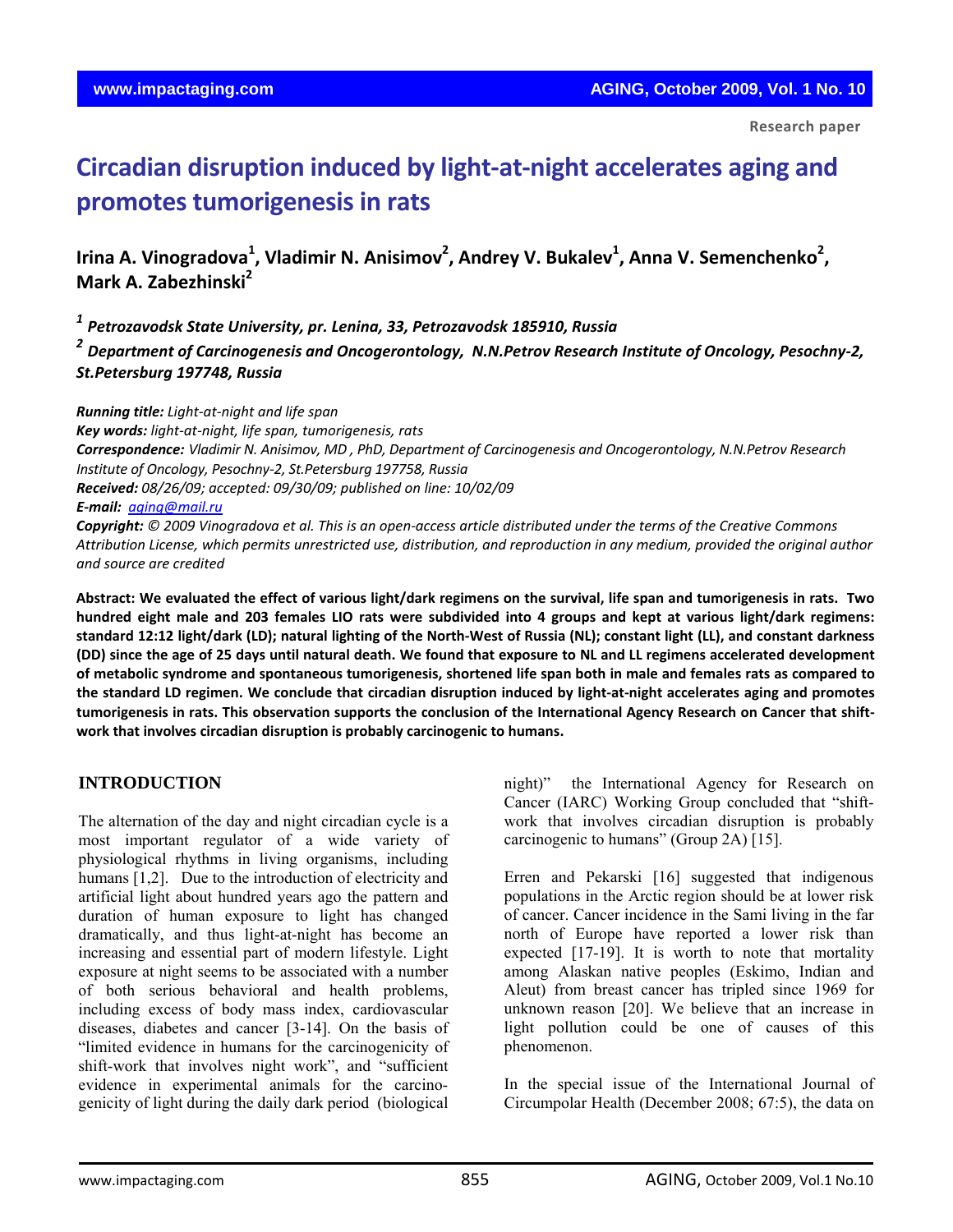cancer incidence in circumpolar populations have been presented [21-25]. It was stressed that there is no consistent pattern of the cancer risk level among circumpolar indigenous people relative to European or North American populations [26]. The role of genetic diversion and life style as well as methodological differences in approaches to extract ethnic-specific data should be evaluated for solution of the problem [26]. Analysis of the data on cancer risk presented in the "Cancer in Five Continents" published by IARC has shown that there is a significant positive correlation between geographical latitude and the incidence of breast, colon and endometrial carcinomas and absence of the correlation in a case of stomach and lung cancers [27].

According to the circadian disruption hypothesis, lightat-night might disrupt the endogenous circadian rhythm, and specifically suppress nocturnal production of pineal hormone melatonin and its secretion in the blood [13-15]. However, a number of other mechanisms in addition to melatonin suppression can be involved into the process of development of pathologies at the constant illumination. Moreover, there are no available data on effect of natural light/dark regimen at circumpolar region on life span and tumorigenesis in rodents. The aim of this study was to evaluate the effect of various light/dark regimens on some parameters of homeostasis and of biological age, survival, life span and tumorigenesis in male and female rats.

## **RESULTS**

#### **Effect of light/dark regimen on homeostatic parameters in rats**

Age-related body weight gain followed by its decrease was observed in rats of all groups at any light/dark regimens. However maximal weight of rats maintained at the LD or NL regimens was observed at the age of 15 months, whereas in the animals kept at the LL - at the 12th month. The number of rats with abdominal obesity was increased in the LL and NL groups as compared with the LD group (data are not shown). Food consumption widely has been varying in all groups during the period of observation. There were periods of an increase in food consumption and those of a decrease. In general, in autumn and winter rats ate more lab food than in spring and summer. Male rats from the LL and NL groups ate more food compared with the LD group at the age of 18 and 21 months.

Monthly testing for glucosuria showed that there were no such cases until the age of 16 months in all groups. At the age of 16 months, 20% of rats from the group maintained at the LL regimen had glucose in urine, whereas at the age of 24 months 60% of rats in his group had glucosuria. In the NL group 40% of rats had glucosuria at the age of 18 months. Both serum glucose level and that of serum C-peptide were much higher in the LL and NL rats at the age of 18 and 24 months compared with the LD rats.



**Figure 1.** Dynamics of the coefficient of homeostatic stability (CHS) in female (**A**) and male (**B**) rats maintained at various light regimens.

^ The difference with the relevant parameter in the group LD is significant, р<0,05;

\* The difference with the parameter at the age of 3 months in the same group is significant, р<0,05 (Wilcoxon‐ Mann‐Whytney test).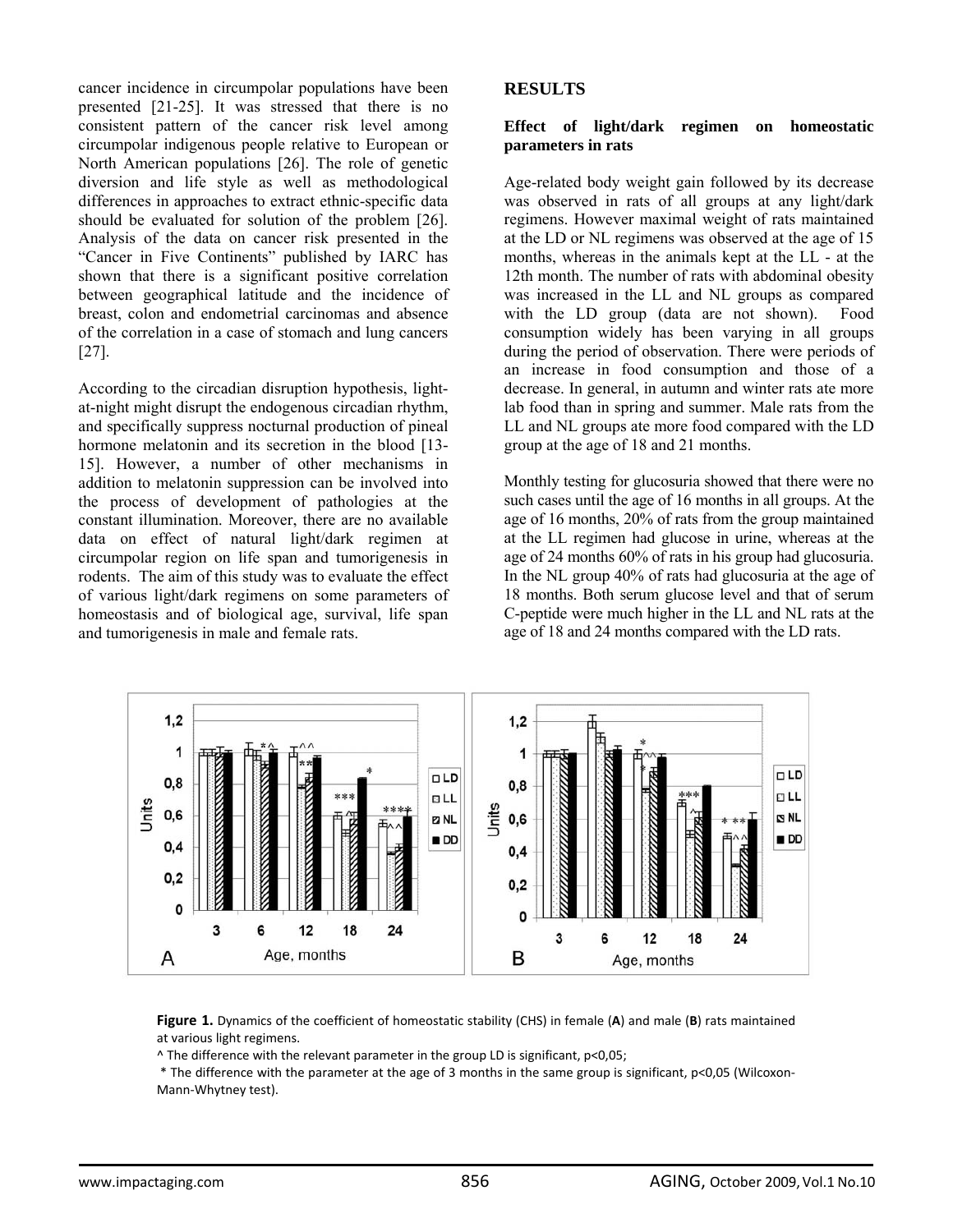

**Figure 2.** Age‐related dynamics of incidence of irregular estrous cycles in rats maintained at various light/dark regimens. Ordinate, number of rats with irregular estrous cycles (%). The difference with the relevant parameter in the group LD is significant, p<0.05.

The level of the serum cholesterol and β-lipoproteins was higher in young 3-months old rats and significantly decreased at the age of 6 months. Hence age-related increase of serum cholesterol and β-lipoproteins levels was observed to take place in rats of all groups. It worthy of note, that the level of β-lipoproteins was higher in the LL and NL rats compared with the LD rats at the age of 18 and 24 months.

At the age of 6 months the coefficient of homeostatic stability (CHS) was practically same in all groups. Agerelated decrease of the CHS was observed in all groups as well. However most significant decline of its value has been observed in the groups NL and LL. At the age from 12 to 24 months CHS in these groups was significantly lower in comparison to these in the LD group (Figure 1). In females, age-related increase in the number of rats with irregular estrous cycles was accelerated both in the NL and the LL groups whereas was postponed in the DD group (Figure 2). Thus, constant and natural illumination accelerated aging in rats evaluated by age-related dynamics of CHS.

#### **Effect of light/dark regimen on life span in rats**

In male rats, the exposure to both NL and LL regimens failed significantly influence the mean life span of all as well as the last of 10% survivors (Table 1).

At the same time, the rate of population aging (parameter  $\alpha$  in the Gompertz equation) was slightly increased in NL group and decreased in LL as compared with the LD group. The survival curves for groups NL and LL were significantly shifted to left in comparison to the survival curve for the group LD (Figure 3A). The log-rank test shows the significant difference in the distribution of survivors between groups LD and NL (p= 0.001;  $\chi^2$  = 10.3) and between groups LD and LL  $(p= 0.01; \chi^2 = 6.7)$ . In ANOVA test the dependence of the life span on light regimen has been significant (15.45%; F=15.32; p<0.001). Thus, both LL and NL regimens accelerated mortality in male rats.

In female rats, the exposure to both NL and DD regimens failed significantly influence the mean life span of all as well as the last of 10% survivors, however the exposure to the LL regimen significantly decreased the life span (Table 2). At the same time, the rate of population aging was significantly increased by 2.1 times in the NL group and, correspondingly, decreased the MRDT as compared with the LD group. The survival curves for groups NL and DD were significantly shifted to left in comparison to the survival curve for the group LD (Figure 3B). The log-rank test shows the significant difference in the distribution of survivors between groups LD and NL ( $p=0.0000243$ ;  $\chi^2$  $=$  22.2), between the groups LD and LL ( $p=0.0000162$ ;  $\chi^2$  = 23.0) and between LD and DD (p=0.0741;  $\chi^2$  = 3.2). In ANOVA test the dependence of the life span on light regimen has been significant (15.45%; F=15.32; p<0.001). Thus, both LL and NL regimens accelerated mortality in female rats.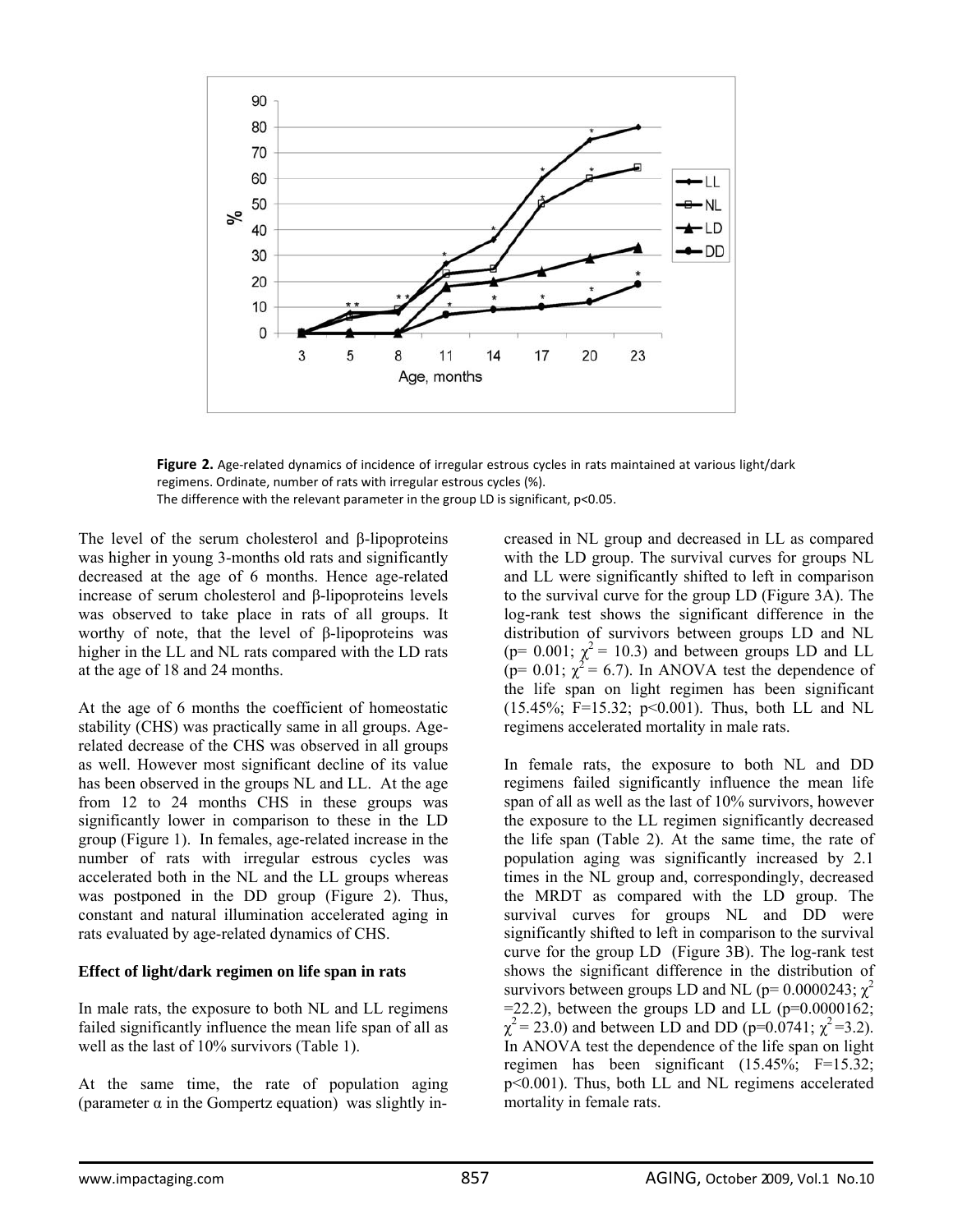|  |  |  |  |  |  |  | Table 1. Effect of light regimen on survival and life span in male rats |
|--|--|--|--|--|--|--|-------------------------------------------------------------------------|
|--|--|--|--|--|--|--|-------------------------------------------------------------------------|

| Parameters                                      | Light/dark regimen |                |                |                |  |
|-------------------------------------------------|--------------------|----------------|----------------|----------------|--|
|                                                 | LD                 | LD             | LD             | LD             |  |
| Number of rats                                  | 57                 | 50             | 50             | 51             |  |
| Mean life span, days                            | $644 \pm 34.0$     | $613 \pm 32.9$ | $580 \pm 35.5$ | $652 \pm 32.5$ |  |
| Maximum life span, days,                        | 1045               | 1046           | 1005           | 1017           |  |
| Mean life span of last 10% survivals,           | $999 \pm 11.5$     | $972 \pm 22.7$ | $983 \pm 13.8$ | $987 \pm 13.0$ |  |
| Days                                            |                    |                |                |                |  |
| $\alpha$ x 10 <sup>3</sup> , days <sup>-1</sup> | 6.06               | $6.70^{\rm a}$ | $5.19^{a}$     | $8.31^{a}$     |  |
|                                                 | (5.87; 6.47)       | (6.50; 6.97)   | (4.89; 5.57)   | (8.10; 8.54)   |  |
| MRDT, days                                      | 112.4              | 103.4          | $133.6^a$      | $83.4^{\circ}$ |  |
|                                                 | $(107.1; 118.1)$ # | (102.7; 111.6) | (124.4; 141.7) | (81.2; 85.5)   |  |

Notes: Difference with controls is significant: a, p<0.05. #, in brackets 95% confidential intervals.MRDT, mortality rate doubling time.

| Parameters                                      | Light/dark regimen |                    |                             |                 |  |
|-------------------------------------------------|--------------------|--------------------|-----------------------------|-----------------|--|
|                                                 | LD                 | NL                 | LL                          | DD              |  |
| Number of rats                                  | 40                 | 48                 | 54                          | 61              |  |
| Mean life span, days                            | $706 \pm 46.2$     | $611 \pm 29.5$     | $526 \pm 30.4^b$            | $639 \pm 30.1$  |  |
| Maximum life span, days,                        | 1167               | 897                | 956                         | 1266            |  |
| Mean life span of last 10% survials, days       | $1119 \pm 16.7$    | $830 \pm 18.9$     | $909 \pm 19.1$ <sup>c</sup> | $1023 \pm 56.0$ |  |
| $\alpha$ x 10 <sup>3</sup> , days <sup>-1</sup> | 5.00               | 10.5               | 5.21                        | 4.88            |  |
|                                                 | $(4.73; 5.30)$ #   | $(10.3; 11.2)^{a}$ | (5.13; 5.35)                | (4.86; 4.97)    |  |
| MRDT, days                                      | 138.6              | 65.8               | 133.1                       | 142.0           |  |
|                                                 | (130.8; 146.6)     | $(61.7; 67.0)^a$   | (129.6; 135.1)              | (139.4; 142.5)  |  |

**Table 2. Effect of light regimen on survival and life span in female rats**

Notes: Difference with controls is significant: a, p<0.05; b, p<0.01; c, p< 0.001. #, in brackets 95% confidential intervals.MRDT, mortatily rate doubling time.

#### **Effect of light/dark regimen on spontaneous tumorigenesis in rats**

Pathomorphological analysis shows that benign tumors were most frequent in all groups of males. The significant part of them was represented by testicular Leydig cell tumors (Table 3). Among malignant tumors lymphomas were most common however some cases of hepatocellular carcinoma, soft tissues sarcomas and sporadic carcinomas were detected.

The exposure to the LL regimen accelerated spontaneous tumors development as compared to the LD group and not influenced their incidence in male rats (Table 3; Figure 3C). The first tumor in the LL group was detected

5 months earlier, and the first tumor in the DD group was observed 9 months later than the first tumor in the LD group.

In the female groups NL, the total incidence of tumors was significantly increase as compared with the LD group mainly due to practically 2-times increase in incidence of benign mammary tumors. It worthy of note that in the NL group 3 endometrial adenocarcinomas have been observed whereas no such type of malignancies where revealed in the LD group. The light deprivation (group DD) significantly inhibited the development of all tumors, mainly mammary neoplasia. The index of tumor multiplicity (number of tumors per tumorbearing rat) was maximal (1.63) in the group LL and minimal (1.07) in the group DD (Table 4; Figure 3D).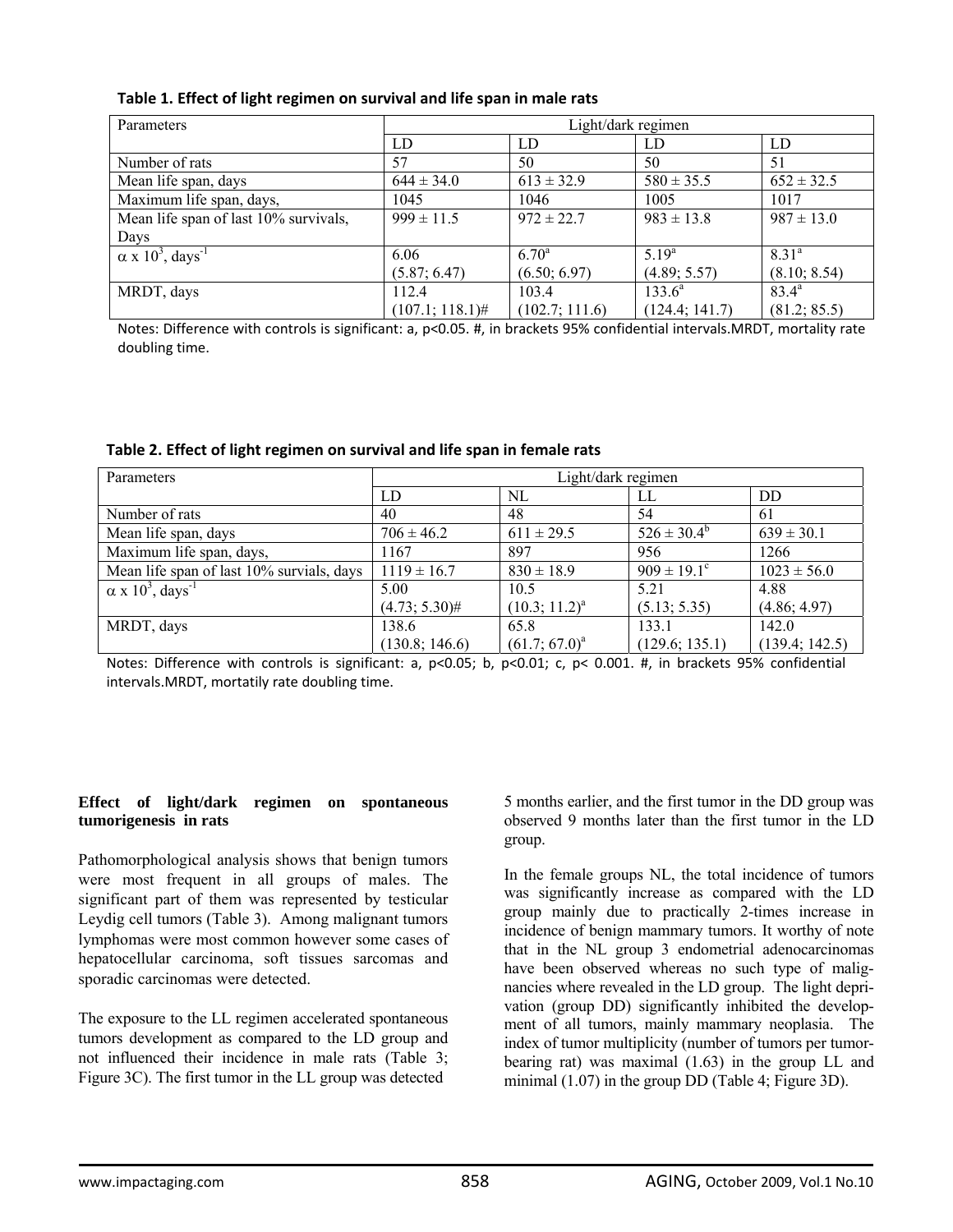

**Figure 3.** Effect of the exposure to various light regimens on survival and tumorigenesis in rats. (**A**) – survival, males; (**B**)‐ survival‐ females; (**C**) ‐ total tumor incidence, males; (**D**) – total tumor incidence, females; (E) – malignant tumor incidence, males; (**F**) – malignant tumor incidence, females.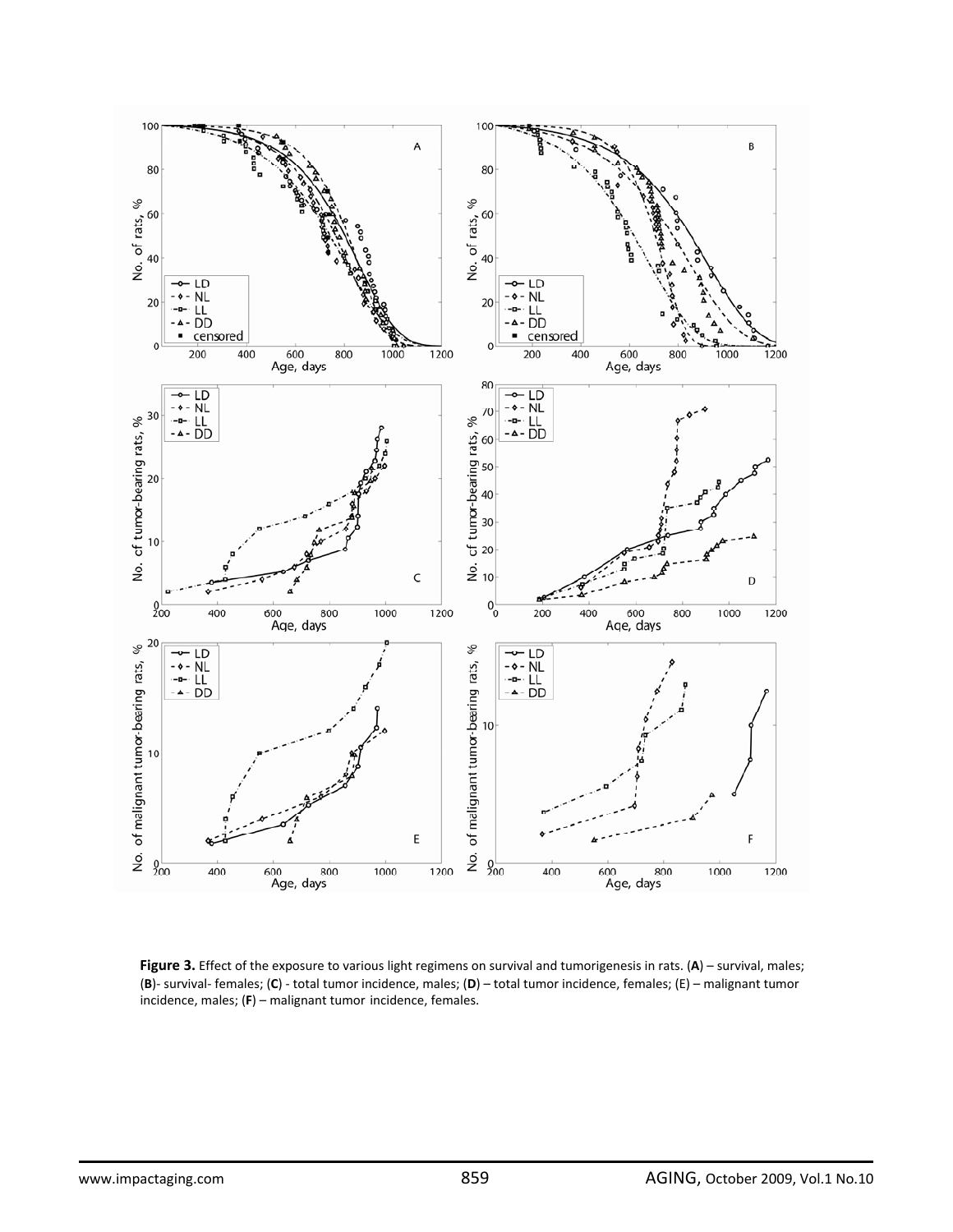| <b>Parameters</b>               |                                         | Light/dark regimen |                              |                              |                              |  |
|---------------------------------|-----------------------------------------|--------------------|------------------------------|------------------------------|------------------------------|--|
|                                 |                                         | LD                 | <b>NL</b>                    | LL                           | <b>DD</b>                    |  |
| Number of rats                  |                                         | 57                 | 50                           | 50                           | 51                           |  |
| Number of TBR (%)               |                                         | 17 (29.8 $\%$ )    | 11(22%)                      | 13(26%)                      | $11(21.6\%)$                 |  |
| No. of tumors per TBR           |                                         | 1.35               | 1.18                         | 1.08                         | 1.36                         |  |
| Number of malignant TBR (%)     |                                         | $7(12.3\%)$        | 6(12%)                       | $10(20\%)$                   | $5(9.8\%)$                   |  |
| Total number of tumors          |                                         | 23                 | 13                           | 14                           | 15                           |  |
|                                 | Time of the $1st$ tumor detection, days | 379                | 367                          | 223                          | 659                          |  |
| Mean life span of TBR, days     |                                         | $824 \pm 49.0$     | $782 \pm 57.6$               | $688 \pm 73.2$               | $805 \pm 32,3$               |  |
|                                 | Mean life span of malignant TBR, days   | $794 \pm 72.4$     | $738 \pm 95.6$               | $701 \pm 76.0$               | $766 \pm 49.5$               |  |
| Localization and type of tumors |                                         |                    |                              |                              |                              |  |
| Testes:                         | Leydigoma                               | $\overline{7}$     | 6                            | 4                            | 6                            |  |
|                                 | hemangioma                              | $\mathbf{1}$       | $\blacksquare$               | $\overline{a}$               | $\overline{a}$               |  |
| Malignant lymphoma/ leukemia    |                                         | 3                  | $\overline{4}$               | 6                            | 3                            |  |
| Liver:                          | hepatocarcinoma                         | $\overline{2}$     | $\qquad \qquad \blacksquare$ | $\overline{c}$               | $\overline{a}$               |  |
| Skin:                           | papilloma                               | 1                  | $\overline{\phantom{a}}$     | $\overline{a}$               | $\qquad \qquad \blacksquare$ |  |
| Soft tisusues:                  | fibroma                                 | $\blacksquare$     | $\blacksquare$               | $\overline{a}$               | $\mathbf{1}$                 |  |
|                                 | sarcoma                                 | $\overline{1}$     | $\overline{2}$               |                              | 1                            |  |
| malignant fibrous histiocytoma  |                                         | $\overline{2}$     | $\overline{\phantom{a}}$     | $\overline{\phantom{0}}$     | $\overline{\phantom{a}}$     |  |
| Lung:                           | adenocarcinoma                          | $\blacksquare$     | $\overline{\phantom{a}}$     | $\mathbf{1}$                 | $\overline{\phantom{a}}$     |  |
|                                 | light-cell carcinoma                    | $\mathbf{1}$       | $\blacksquare$               | $\overline{\phantom{a}}$     | $\blacksquare$               |  |
| Small bowel:                    | adenocarcinoma                          | $\overline{a}$     | $\overline{\phantom{a}}$     | 1                            | $\overline{a}$               |  |
| Adrenal gland:                  | cortical adenoma                        | 3                  | $\mathbf{1}$                 | $\blacksquare$               | 3                            |  |
|                                 | pheochromocytoma                        | $\mathbf{1}$       | $\blacksquare$               | $\overline{\phantom{a}}$     | $\overline{\phantom{0}}$     |  |
| malignant pheochromocytoma      |                                         | $\blacksquare$     | $\overline{a}$               | ÷                            | $\mathbf{1}$                 |  |
| Urether:                        | fibroma                                 | $\mathbf{1}$       | $\overline{\phantom{a}}$     | $\qquad \qquad \blacksquare$ |                              |  |
| Total:                          | benign                                  | 14                 | 7                            | $\overline{4}$               | 10                           |  |
|                                 | malignant                               | 9                  | 6                            | 10                           | 5                            |  |

### **Table 3. Effect of light regimen on tumorigenesis in male rats**

Notes: TBR ‐ tumor‐bearing rats.

## **DISCUSSION**

Thus our data have shown that live-long maintenance of male and female rats at the NL or LL regimens accelerated age-related changes evaluated by the CHS, decreased life span and promoted spontaneous tumorigenesis. These data and some additional results of this study reported earlier are summarized in the Table 5 and supported this conclusion.

It was reported that risk of cancer is low in indigenous populations in Arctic [17-19]. However there are data on significant increase in the breast carcinoma risk in them since 1969 [20]. The cause of this phenomenon is unknown. The one of the reason could be the increase in light pollution. Experiments in female rodent presented

significantly evidence that exposure to constant illumination (24 hours per day) leads to disturbances in estrus function (persistent estrus syndrome, anovulation) [31,36,37] and spontaneous tumor development [4,34,36,38]. The evidence of promoting effect of exposure to constant illumination on mammary carcinogenesis induced by chemical carcinogens are discussed elsewhere [3,4,14]. This paper in the first time has shown that the exposure of male rats to the constant illumination accelerated the development spontaneous tumors. This paper firstly have shown that maintenance of female rats to natural light conditions of the north (long "white night" and "polar night" seasons) also leads to premature switching-off of reproductive function and promotion of spontaneous carcinogenesis.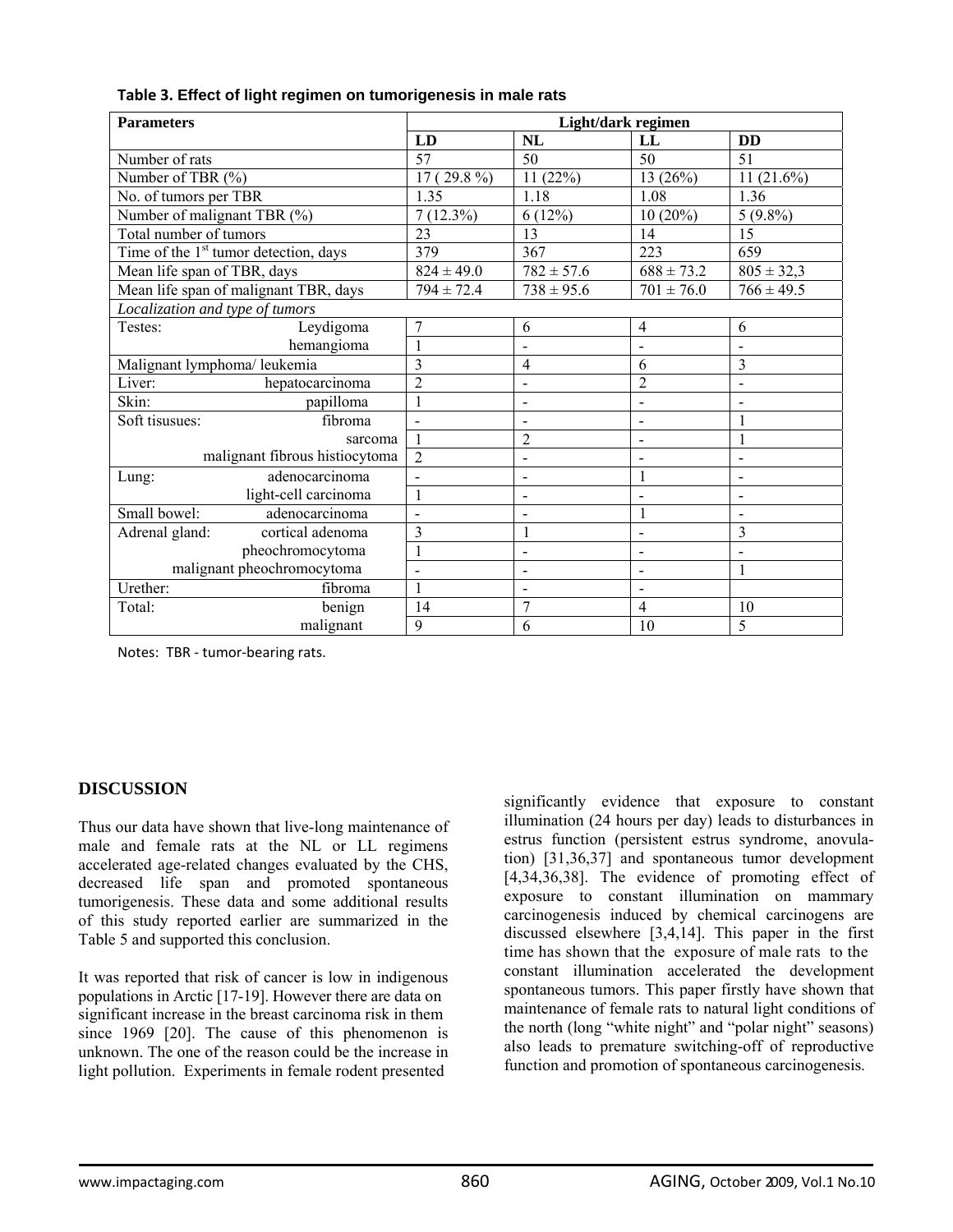| <b>Parameters</b>                                 |                          | Light/dark regimen           |                              |                              |  |  |  |
|---------------------------------------------------|--------------------------|------------------------------|------------------------------|------------------------------|--|--|--|
|                                                   | LD                       | NL                           | LL                           | <b>DD</b>                    |  |  |  |
| Number of rats                                    | 40                       | 48                           | $\overline{54}$              | $\overline{61}$              |  |  |  |
| Number of TBR (%)                                 | 21 (52.5%)               | $3\overline{4}$ $(70.8\%)^a$ | 24 (44.4%)                   | $15(24.6\%)$ <sup>c</sup>    |  |  |  |
| No. of tumors per TBR rat                         | 1.38                     | $\overline{1.41}$            | 1.63                         | 1.07                         |  |  |  |
| No. of mlgn. TBR rats (%)                         | $5(12.5\%)$              | $7(14.6\%)$                  | $7(13.0\%)$                  | $3(4.9\%)$                   |  |  |  |
| Number of tumors                                  | 29                       | 48                           | $\overline{39}$              | 16                           |  |  |  |
| Time of the 1 <sup>st</sup> tumor detection, days | 207                      | $\overline{365}$             | 186                          | 186                          |  |  |  |
| Mean life span of TBR, days                       | $769 \pm 63.0$           | $683 \pm 22.9^b$             | $665 \pm 40.3$               | $720 \pm 64.3$               |  |  |  |
| Mean life span of malignant TBR, days             | $1098 \pm 21.8$          | $688 \pm 56.8$ <sup>c</sup>  | $647 \pm 79.8$ °             | $809 \pm 130.5^a$            |  |  |  |
| Localization and type of tumors                   |                          |                              |                              |                              |  |  |  |
| fibroma<br>Mammary gland:                         | $\overline{4}$           | 9                            | 1                            | $\qquad \qquad -$            |  |  |  |
| fibroadenoma                                      | $\overline{11}$          | $\overline{21}$              | 20                           | 5                            |  |  |  |
| adenocarcinoma                                    | $\overline{a}$           | $\overline{a}$               | $\mathbf{1}$                 | $\overline{a}$               |  |  |  |
| No. of rats with benign mammary tumors            | 14                       | 27 <sup>a</sup>              | 18                           | $\overline{5^c}$             |  |  |  |
| Utery:<br>polyp                                   | 4                        | $\mathbf{1}$                 | $\overline{4}$               | 5                            |  |  |  |
| fibroma                                           | $\mathbf{1}$             | $\overline{a}$               | $\mathbf{1}$                 | $\overline{a}$               |  |  |  |
| fibromyoma                                        |                          | $\overline{2}$               | $\mathbf{1}$                 | $\frac{1}{2}$                |  |  |  |
| adenocarcinoma                                    | $\overline{a}$           | $\overline{3}$               | $\mathbf{1}$                 | $\overline{a}$               |  |  |  |
| stromogenic sarcoma                               | $\overline{\phantom{a}}$ | $\blacksquare$               | $\blacksquare$               | 1                            |  |  |  |
| Oviduct:<br>fibroma                               | $\overline{a}$           | 3                            | $\blacksquare$               | $\blacksquare$               |  |  |  |
| cortical adenoma<br>Adrenal gland:                | 1                        | $\mathbf{1}$                 | 3                            | $\mathbf{1}$                 |  |  |  |
| carcinoma                                         | $\blacksquare$           | $\blacksquare$               | $\overline{a}$               | $\mathbf{1}$                 |  |  |  |
| pheochromocytoma                                  | $\overline{2}$           | $\blacksquare$               | $\overline{a}$               | $\overline{a}$               |  |  |  |
| fibroma<br>Ovary:                                 | 1                        | $\overline{a}$               | $\overline{a}$               | $\overline{a}$               |  |  |  |
| luteoma                                           | $\overline{\phantom{0}}$ | $\mathbf{1}$                 | $\qquad \qquad \blacksquare$ | $\qquad \qquad \blacksquare$ |  |  |  |
| hemangioma                                        | $\overline{\phantom{a}}$ | $\blacksquare$               | $\overline{\phantom{a}}$     | $\mathbf{1}$                 |  |  |  |
| carcinoma                                         | $\blacksquare$           | 1                            | $\blacksquare$               | $\blacksquare$               |  |  |  |
| Pituitary:<br>adenoma                             | $\blacksquare$           | $\overline{\phantom{a}}$     | 1                            | $\overline{a}$               |  |  |  |
| Hematopoeitic tissue: leukemia/lymphoma           | 3                        | 3                            | $\overline{4}$               | $\overline{a}$               |  |  |  |
| Soft tissues:<br>fibroma                          | $\overline{a}$           | $\mathbf{1}$                 | $\mathbf{1}$                 | $\mathbf{1}$                 |  |  |  |
| sarcoma                                           | $\overline{2}$           | $\overline{c}$               | $\mathbf{1}$                 | $\blacksquare$               |  |  |  |
| adenocarcinoma<br>Lung:                           | $\overline{a}$           | $\overline{a}$               | $\blacksquare$               | $\mathbf{1}$                 |  |  |  |
| Colon:<br>adenocarcinoma                          | $\overline{a}$           | $\mathbf{1}$                 | $\overline{a}$               | $\overline{a}$               |  |  |  |
| Total:<br>benign                                  | 24                       | 39                           | 32                           | 13                           |  |  |  |
| malignant                                         | $\overline{5}$           | $\overline{9}$               | $\overline{7}$               | 3                            |  |  |  |

## **Table 4. Effect of light regimen on tumorigenesis in female rats**

Notes: TBR - tumor-bearing rats. Difference with the group LD is significant: a, p<0.05; b, p<0.01; c, p<0.001.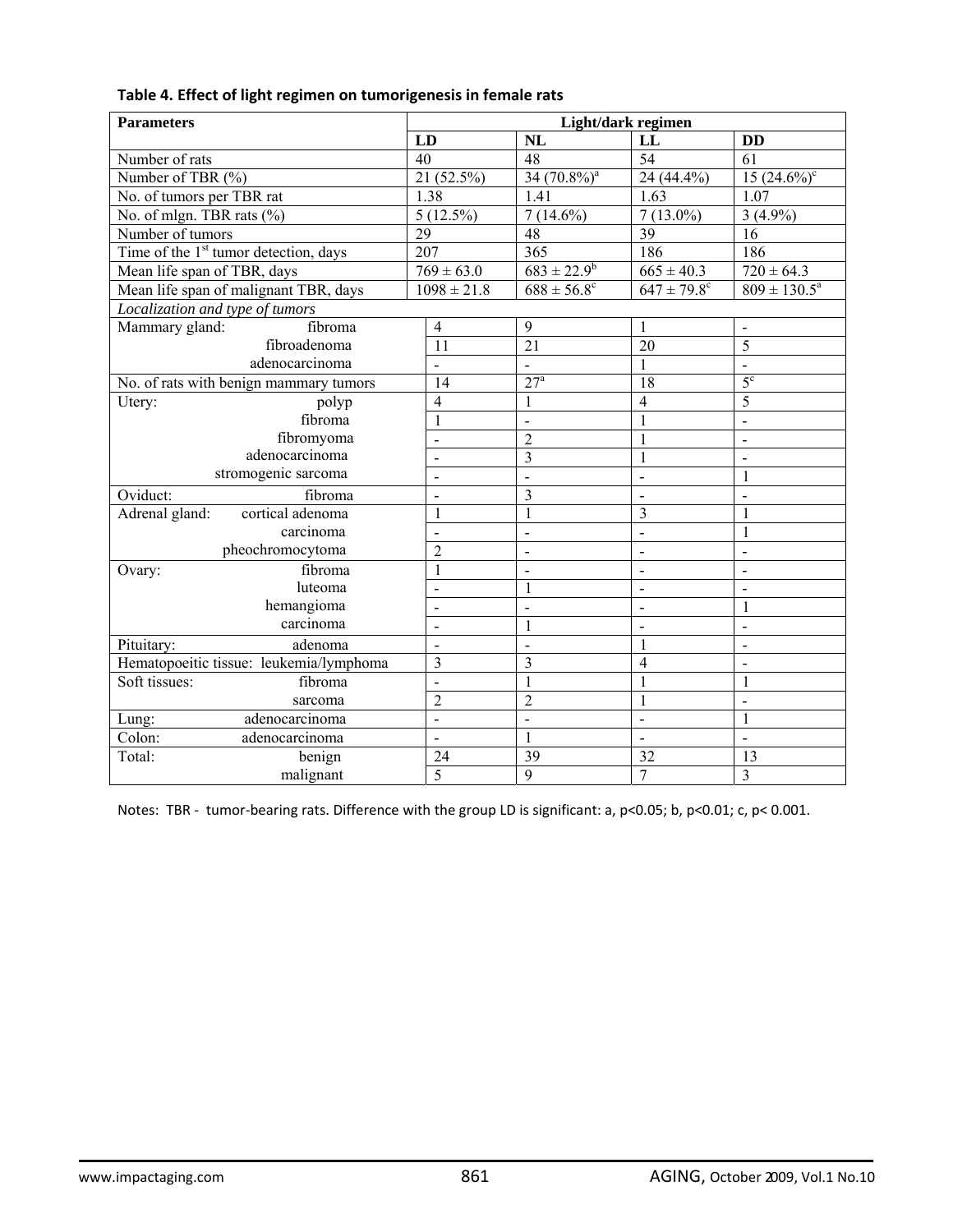## **Table 5. Summary evaluation of effects of various light/dark regimen on biomarker of aging and homeostatic parameters in female and male rats [28‐35]**

|                                             |          | Ligh/dark regimen |            |            |  |  |
|---------------------------------------------|----------|-------------------|------------|------------|--|--|
| Parmeters                                   | Sex      | NL                | LL.        | DD         |  |  |
| Body weight                                 | Male     | ↑                 | $=$        | $=$        |  |  |
|                                             | Female   |                   |            |            |  |  |
| Body weight gain                            | M & F    |                   |            |            |  |  |
| Progressive growth                          | Male     | ↑                 |            |            |  |  |
| period                                      |          |                   |            |            |  |  |
| Stable growth period                        | Male     |                   |            |            |  |  |
| Presenile period                            | Male     |                   |            |            |  |  |
| Senile period onset                         | Male     | ↑                 |            |            |  |  |
| Food consumption                            | M & F    |                   |            |            |  |  |
| Water consumption                           | Male     |                   |            |            |  |  |
| Maturity onset                              | M & F    | ↑                 |            |            |  |  |
| <b>Estrous</b> function                     | Female   | $\uparrow$        | ↑          | T          |  |  |
| switching-off                               |          |                   |            |            |  |  |
| Diuresis                                    | Male     |                   |            |            |  |  |
| Morbidity                                   | M & F    |                   |            |            |  |  |
| Biochemical parameters in urine             |          |                   |            |            |  |  |
| Glucose (age at                             | Male     | ↑                 | ↑          |            |  |  |
| appearance)                                 |          |                   |            |            |  |  |
| Ketones (age at                             | Male     | ↑                 |            |            |  |  |
| appearance)                                 |          |                   |            |            |  |  |
| Behavioral, cognitive and physical activity |          |                   |            |            |  |  |
| Locomotor activity                          | Male     |                   |            |            |  |  |
| Psychoemotional                             | Male     | ↑                 |            |            |  |  |
| feautures                                   |          |                   |            |            |  |  |
| Cognitive function                          | Male     |                   |            |            |  |  |
| Dynamic endurance                           | Male     |                   |            |            |  |  |
| Static endurance                            | Male     |                   |            |            |  |  |
| Biochemical parameters in blood             |          |                   |            |            |  |  |
| Glucose                                     | M & F    |                   |            |            |  |  |
| Cholesterol                                 | M & F    |                   |            | $=$        |  |  |
| <b>B-lipoproteins</b>                       | M & F    |                   |            | $=$        |  |  |
| Total protein                               | M & F    |                   |            |            |  |  |
| Urea                                        | M & F    | ↑                 |            |            |  |  |
| Creatinine                                  | M & F    |                   |            | $=$        |  |  |
| Sodium                                      | M & F    |                   |            |            |  |  |
| Potassium                                   | M & F    | $=$               |            |            |  |  |
| Serum level of hormones                     |          |                   |            |            |  |  |
| Prolactin                                   | M & F    |                   |            |            |  |  |
| C-peptide                                   | M & F    |                   |            |            |  |  |
| TSH                                         | M & F    | ↓                 | ↓          |            |  |  |
| T <sub>4</sub>                              | M & F    | ↑                 | $\uparrow$ | $=$        |  |  |
| T <sub>3</sub>                              | M & F    |                   | =          | ↑          |  |  |
| Coefficient of homeo-                       | M & F    | T                 | ↓          | ↑          |  |  |
| static stability (CHS)                      |          |                   |            |            |  |  |
| Antioxidant system                          |          |                   |            |            |  |  |
| Liver                                       | M & F    |                   | $=$        | =          |  |  |
| Kidney                                      | M & F    | $=$               |            | $=$        |  |  |
| Heart                                       | $M \& F$ |                   |            | $=$        |  |  |
| Skeletal muscles                            | M & F    |                   |            | $=$        |  |  |
| Life span                                   | Male     | $=$               | $=$        | $=$        |  |  |
|                                             | Female   | l                 |            | $\uparrow$ |  |  |
| Spontaneous                                 | M & F    | ↑                 | $\uparrow$ | ↓          |  |  |
| carcinogenesis                              |          |                   |            |            |  |  |

*Notes:* ↑ – increases (acceleration); ↓ – decreases (slow down); = – no effect, as compared with the parameter in the LD group; M – male; F- female.

The important finding of our experiments was an observation of manifestations of metabolic syndrome in rats kept at the NL and LL regimens. There is evidence of relationship between the pineal gland and physiological regulation of carbohydrate and lipid metabolism. Thus, in pinealectomized rats the decrease of tolerance to glucose, the increase in the level of total lipids, free fatty acids, disturbances in the ratio of free and bounded insulin were observed [39]. In patients with cardiac metabolic syndrome, lower nocturnal peak and  $\Delta$  melatonin (peak – lowest melatonin level) were observed compared with normal healthy subjects [40]. Some epidemiological studies show that night-shift workers, whose activity period is chronically reversed, show an increased incidence of the metabolic syndrome [41]. It was demonstrated impaired glucose metabolism in mice with clock genes *Bmal1* or *Clock* mutations [42]. In homozygous mice with mutation in circadian *clock* gene the metabolic syndrome characterized by obesity, hyperlipidemia, hyperleptinemia, liver steatosis, hyperglycemia and hyperinsulinemia developed [43]. In our experiment, the rats exposed to the disturbed light/dark regimen developed the metabolic disorders which might be evaluated as a metabolic syndrome: abdominal obesity, hypercholesterolemia, hyperglycemia, hyperbetalipemia and glucosuria. It is worthy to note, that the life span was shorter and the incidence of spontaneous tumors was higher in the rats exposed to the LL or NL regimens compared the rats to be maintained at the standard LD regimen. Chronic circadian disruption induced by chronic reversal in the light/dark cycle was followed by the reduction by 11% in the mean life span in cardiomyopathy-prone Syrian hamsters [44].

The insulin/insulin-like growth factor-1 (IGF-1) signaling pathway plays a fundamental role in animal physiology, influencing longevity, reproduction, and diapause in many species [45]. Despite a large number of studies, the role of melatonin on glucose metabolism is rather controversial [46-48].

Metabolic syndrome [49-51] characterized by obesity, hypertriglyceridemia and hypercholesterolemia, by decrease in the level of high density lipoproteins and blood fibrinolytic activity, by arterial hypertension, by lowering of tolerance to glucose and by rise in insulin resistance. The metabolic syndrome is a risk factor not only for cardiovascular diseases but for cancer too [45,51,52]. The inhibition of pineal function due to exposure to continuous light at night probably facilitates the metabolic syndrome development.

Thus our results shown that the natural light/dark regimen in Arctic as well as constant illumination acce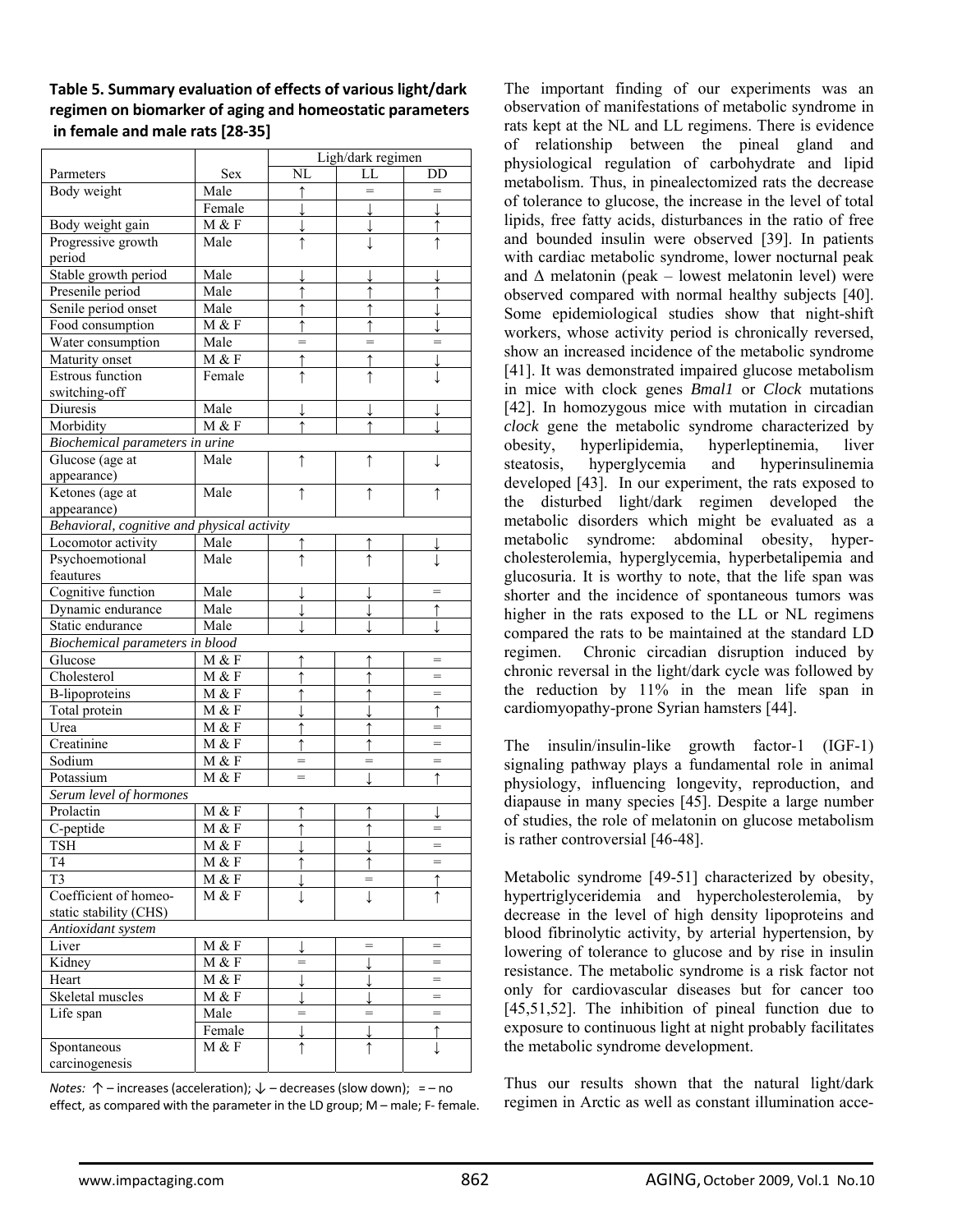lerate the aging and increase the tumor incidence in rodents. The significance of these findings for human should be evaluated in well controlled population studies in humans.

# **MATERIAL AND METHODS**

Two hundred eight male and 203 female outbreed LIO rats [53] were born during the first half of May, 2003. At the age of 25 days they were randomly subdivides into 4 groups (males and females separately) and kept at 4 different light/dark regimens: 1) standard alternating regimen (LD) – 12 hours light (750 lux): 12 hours dark; 2) natural light/dark regimen (NL) at the latitude of Petrozavodsk (N  $61°47"$ ) – in winter minimal lighting was 4.5 hours (polar night), in summer  $-24$  hours light on ("white nights"); illumination at the level of cages varied from 50 to 200 lux in the morning to 1000 lx for bright sunny day and about 500 lx for cloudy or rainy day; 3) constant light regimen (LL) - 24 hours light on (750 lux); 4) constant darkness (DD) – only dim red light  $(0 - 0.5 \text{ lux})$  was switching-on for animal service.

All animals were kept in the standard polypropylene cages at the temperature 21-23 ºC and were given *ad libitum* standard laboratory meal [54] and tap water. The study was carried out according to the recommendations of the Committee on Animal Research of Petrozavodsk State University about the humane treatment of animals.

All rats were weighted once a month and the amount of food consumed was measured. Two hundred grams of food were given in each cage after cleaning and 24 h later the food which was not eaten was collected from each cage and weighted. The mean amount of food (grams) consumed per rat for this day was calculated for each group. Every month rats were placed into individual metabolic cages for urine collection. The concentration of glucose in the urine was estimated with Ames test system for urine ("Bayer", Germany).

Once every 3 months, daily for 2 weeks vaginal smears were cytologically examined in females to determine estrous function. At the age of 3, 6, 12, 18 and 24 months 10 male rats from each group were given guillotine after 24-hours fasting. Blood samples were taken in each animal. The collected samples were centrifuged and the serum was stored at -70 ºC for subsequent biochemical study. The serum level of free triiodothyronine (T3), thyroxin (T4) and thyroid stimulating hormone (TSH) was estimated by immunoenzymatic method (kits "Immulite"), level of C-peptide and prolactin – by kits "BiochimMac", glucose – by enzymatic method, concentration of  $\beta$ - liporoteins – by turbidimetric method, cholesterol – with kits "Vital Diagnostics SPb", creatinine – with kits "Olvex Diagnosticum", urea – with kits "Abris+". Concentration of potassium and sodium ions was estimated by ionoselective method with ionometer ETs-59 (Russia).

Integral dynamics of age-related changes of studied biochemical parameters was evaluated as a Coefficient of Homeostatic Stability (CHS), which was estimated as a ratio of total number of biochemical and endocrine parameters equal to relevant their indices at the age 3 months to total number of parameters studied [55].

All other rats were allowed to survive for natural death. All animals were autopsied. Tumors as well as the tissues and organs with suspected tumor development were excised and fixed in 10% neutral formalin. After the routine histological processing the tissues were embedded into paraffin. 5-7μm thin histological sections were stained with hematoxylin and eosin and examined microscopically. Tumors were classified according to the IARC recommendations [56,57].

Experimental results were statistically processed by the methods of variation statistics with the use of STATGRAPH statistic program kit. The significance of the discrepancies was defined according to the Student *t*-criterion, Fischer exact method,  $\chi^2$ , non-parametric Wilcoxon-Mann-Whitney and Friedman RM ANOVA on Ranks. Student-Newman-Keuls method was used for all pairwise multiple comparisons. Coefficient of correlation was estimated by Spearman method [58]. Differences in tumor incidence were evaluated by the Mantel-Haenszel log-rank test.

Parameters of Gompertz model were estimated using maximum likelihood method, non-linear optimization procedure [59] and self-written code in 'Matlab'; confidence intervals for the parameters were obtained using the bootstrap method [60].

For experimental group Cox regression model [61] was used to estimate relative risk of death and tumor development under the treatment compared to the control group:  $h(t, z) = h_0(t) \exp(z\beta)$ , where  $h(t, z)$  and  $h<sub>0</sub>(t)$  denote the conditional hazard and baseline hazard rates, respectively, β is the unknown parameter for treatment group, and z takes values 0 and 1, being an indicator variable for two samples − the control and treatment group. Semiparametric model of heterogeneous mortality [62] was used to estimate the influence of the treatment on frailty distribution and baseline hazard.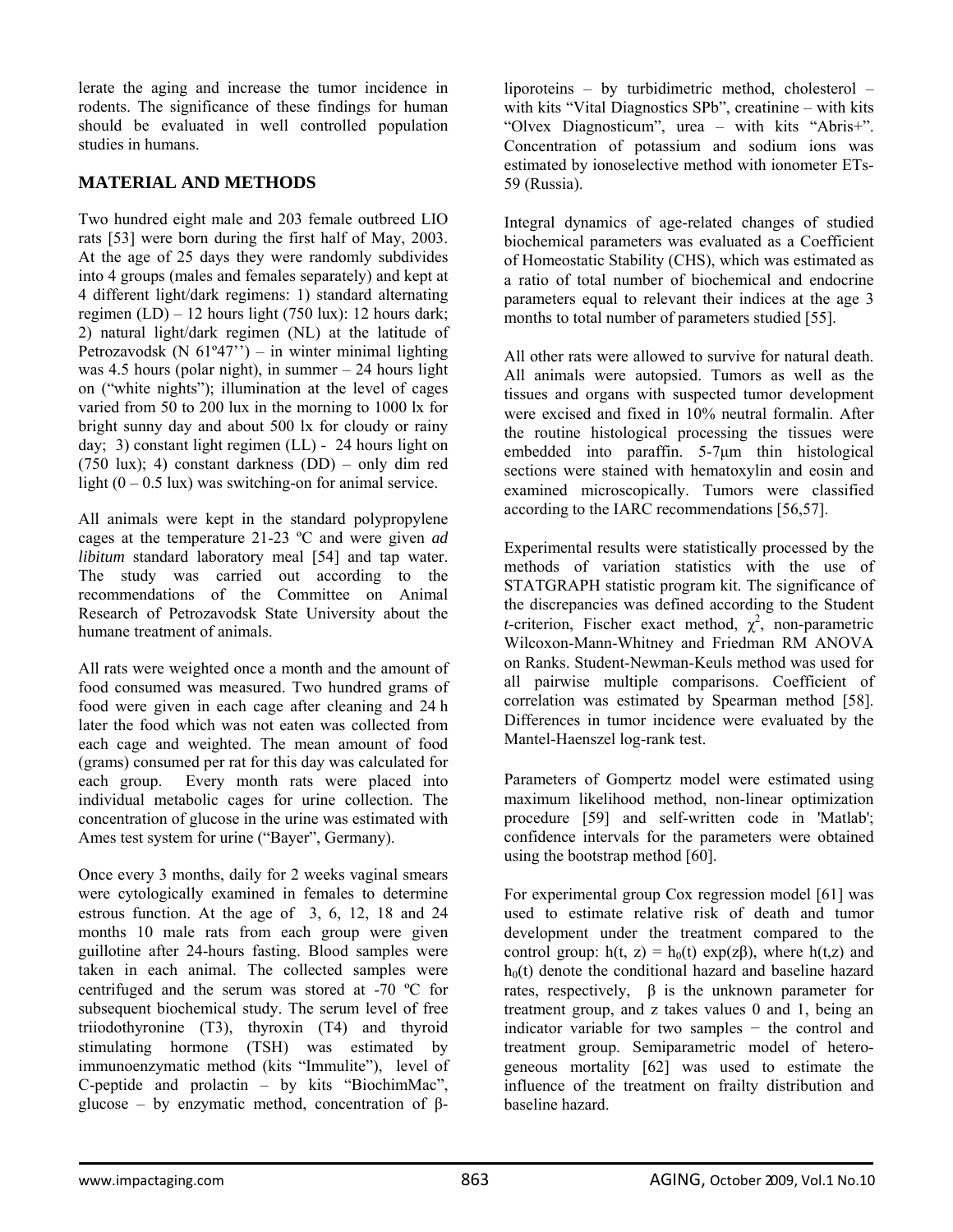### **ACKNOWLEDGMENTS**

The work was supported by grants from the President of the Russian Federation, grants of the Russian Foundation for Basic Research and of the Russian Foundation for Humanistic Research.

## **CONFLICT OF INTERESTS STATEMENT**

The author of this manuscript has no conflict of interests to declare.

#### **REFERENCES**

**1.** Arendt J. Melatonin: characteristics, concerns, and prospects. J. Biol. Rhythms. 2005; 20:291‐303.

**2.** Bell‐Pedersen D, Cassone VM, Earnest DJ et al. Circadian rhythms from multiple oscillators: lessons from diverse organisms. Nat. Rev. Genet. 2005; 6:544‐556.

**3.** Anisimov VN. The light‐dark regimen and cancer development. Neuro Endocrinol. Lett. 2002; 23 (Suppl):28‐36.

**4.** Anisimov VN. Light pollution, reproductive function and cancer risk. Neuro Endocrinol. Lett. 2006; 27:35–52.

**5.** Ha M and Park J. Shiftwork and metabolic risk factors of cardiovascular disease. J. Occup. Health. 2005; 47:89‐95.

**6.** Knutsson A. Health disorders of shift workers. Occupat. Med. 2003; 53:103‐108.

**7.** Knutsson A and Boggild H. Shiftwork, risk factors and cardiovascular disease: review of disease mechanisms. Rev. Environ. Health. 2000; 15:359–372.

**8.** Reiter RJ. Potential biological consequences of excessive light exposure: melatonin suppression, DNA damage, cancer and neurodegenerative diseases. Neuro Endocrinol. Lett. 2002; 23 (Suppl 2):9‐13.

**9.** Schernhammer ES, Laden F, Speizer FE et al. Rotating night shifts and risk of breast cancer in women participating in the nurses' health study. J. Natl. Cancer Inst. 2001; 93:1563‐1568.

**10.** Schernhammer ES, Laden F, Spezer FE et al. Night‐shift work and risk of colorectal cancer in the Nurses' Health Study'. J. Natl. Cancer Inst. 2003; 95:825‐828.

**11.** Steenland K and Fine L. Shift work, shift change, and risk of death from heart disease at work. Am. J. Industr. Med. 1996; 29: 278‐281.

**12.** Stevens RG. Circadian disruption and breast cancer. From melatonin to clock genes. Epidemiology. 2005; 16:254‐258.

**13.** Stevens RG. Artificial lighting in the industrialized world: circadian disruption and breast cancer. Cancer Causes Control 2006; 17:501‐507.

**14.** Stevens RG. Light‐at‐night, circadian disruption and breast cancer: assessment of existing evidence. Int. J. Epidemiol. 2009; 38:963‐970.

**15.** Straif K, Baan R, Grosse Y et al. Carcinogenicity of shift‐work, painting, and fire‐fighting. Lancet Oncol. 2007; 8: 1065‐1066.

**16.** Erren TC and Piekarski C Does winter darkness in the Arctic protect against cancer? Med. Hypothesis. 1999; 53:1‐5.

**17.** Soininen L, Jarvinen S and Pukkala E. Cancer incidence among Sami in Northern Finland, 1979‐1998. Int. J. Cancer. 2002; 100:342‐346.

**18.** Haldorsen T and Tynes T. Cancer in the Sami population of North Norway, 1970‐1997. Eur. J. Cancer Prev. 2005; 14:63‐68.

**19.** Hassler S, Sjolander P, Gronberg H, Hohansson R and Damber L. Cancer in the Sami population of Sweden. Eur. J. Epidemiol. 2008; 23:80.

**20.** Kelly JJ, Lanier AP, Alberts S and Wiggins CL. Differences in cancer incidence among Indians in Alaska and New Mexico and U.S. Whites, 1993‐2002. Cancer Epidemiol. Biomarkers Prev. 2006; 15:1515‐1519.

**21.** Circumpolar Inuit Cancer Review Working Group. Cancer among the circumpolar Inuit, 1988‐2003. I. Background and methods. Int. J. Circumpolar Health. 2008; 67:396‐407.

**22.** Circumpolar Inuit Cancer Review Working Group. Cancer among the circumpolar Inuit, 1988‐2003. II. Patterns and trends. Int. J. Circumpolar Health. 2008; 67:408‐420.

**23.** Vaktskjold A, Ungurjanu TN and Klestsjinov NM. Cancer incidence in the Nenetskij Avtonomnyj Okrug, Arctic Russia. Int. J. Circumpolar Health. 2008; 67: 433‐444.

**24.** Hassler S, Soininen L, Sjolander P and Pukkala E. Cancer among the Sami – A review on the Norvegian, Swedish and Finnish Sami populations. Int. J. Circumpolar Health. 2008; 67: 421‐432.

**25.** Louchini R and Beaupre M. Cancer incidence ad mortality among Aboriginal people living on reserves and northern villages in Quebec, 1988‐2004. Int. J. Circumpolar Health. 2008; 67:445‐ 451.

**26.** Young TK. Cancer in circumpolar populations. Int. J. Circumpolar Health. 2008; 67:395.

**27.** Anisimov VN, Baturin DA and Ailamazyan EK. Pineal gland, light and breast cancer. Vopr. Onkol. 2002; 48:524‐535.

**28.** Vinogradova IA. Effect of various light regimen on indices of biological age and development of age‐related pathology in rats. Med. Acad. J. 2005; 2 (Suppl. 6):16–18.

**29.** Vinogradova IA. Comparative study of effect of various light regimens on psychoemotional manifestations and locomotor activity in rats. Vestn. Novosibirsk Univ. Ser. Biol. Clin. Med. 2006; 4:69‐77.

**30.** Vinogradova IA. Effect of light regimen on metabolic syndrome development during the aging in rats. Adv. Gerontol. 2007; 20:70‐75.

**31.** Vinogradova IA and Chernova IV. Effect of light regimen on age‐related dynamics of estrous function and blood prolactin level in rats. Adv. Gerontol. 2006; 19:60‐65.

**32.** Vinogradova IA, Bukalev AV, Zabezhinski MA, Semenchenko AV and Anisimov VN. Effect of light regimen and melatonin on the homeostasis, life span and development of spontaneous tumors in female rats. Adv. Gerontol. 2007; 20:40‐47.

**33.** Vinogradova IA, Bukalev AV, Zabezhinski MA, Semenchenko AV and Anisimov VN. Effect of light regimen and melatonin on the homeostasis, life span and development of spontaneous tumors in male rats. Vopr. Onkol. 2008; 54:70‐77.

**34.** Vinogradova IA, Ilyukha VA, Fedorova AS, Khizhkin EA, Unzhakoc AR and Yunash VD. Age‐related changes of physical efficience and some biochemical parameters of rats under the influence of light regimens and pineal preparations. Adv. Gerontol. 2007; 20:66‐73.

**35.** Ilyukha VA, Vinogradova IA, Fedorova AS and Velb AN. Effect of light regimens, pineal hormones and age on antioxidant system in rats. Med. Acad. J. 2005; 3 (Suppl. 7):18‐20.